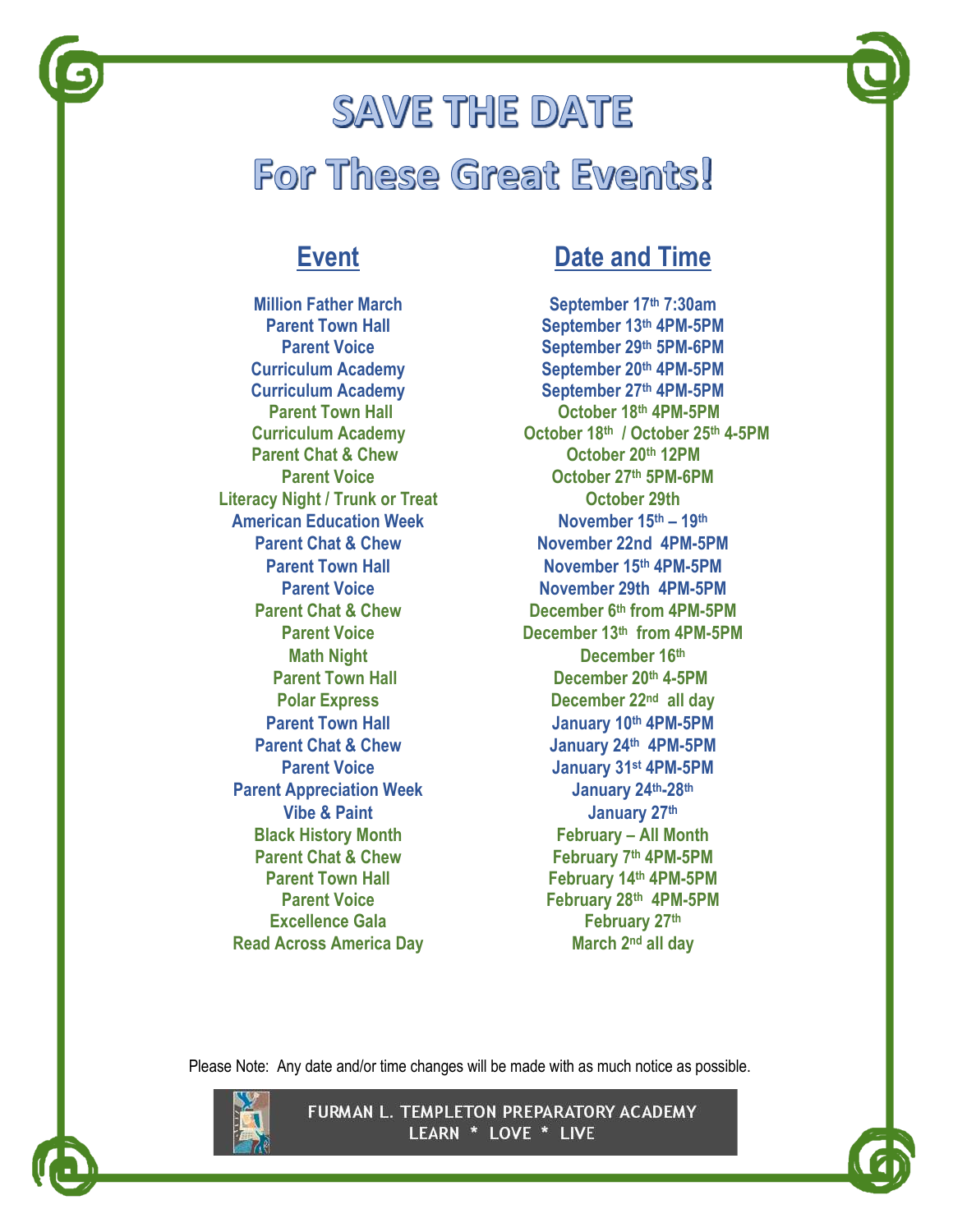## **SAVE THE DATE** For These Great Events!

**Parent Chat & Chew March 14<sup>th</sup> 4PM-5PM Scavenger Hunt March 24<sup>th</sup> Women's History Month <b>March** - **all month Parent Chat & Chew / Parent Voice Earth Day – Mommy & Me Event April 21st Parent Town Hall April 25<sup>th</sup> 4PM-5PM Teacher Appreciation Week Parent Chat & Chew May 9<sup>th</sup> 4PM-5PM Spring Showcase May 19th Pre-K Graduation 5 th Grade Graduation June 2nd at 9:00 AM Field Dav Parent Town Hall June 6th 4PM-5PM Parent Chat & Chew June 13th from 4PM-5PM**

### **Event**<br>**Parent Town Hall March 7th / March 21st 4PM**

**Parent Town Hall March 7th / March 21st 4PM-5PM Parent Voice March 28<sup>th</sup> 4PM-5PM th 4PM-5PM nd – May6 th Parent Town Hall May 2nd / May 16th 4PM-5PM Parent Voice May 23rd 4PM-5PM June 1st at 9:00 AM** June 3rd all day **Parent Voice June 20th from 4PM-5PM**

## Intersessions and School Dates

### **Event Date**

**Fall Intersession Spring Intersession** 

**Labor Day September 6th th-15th Thanksgiving Break November 25th – 26th Winter Intersession December 24th – January 3rd MLK Jr. Day January 17th Presidents' Day February 21st April 4th-9th Intersession Day** May 27<sup>th</sup> **Memorial Day** May 30<sup>th</sup>